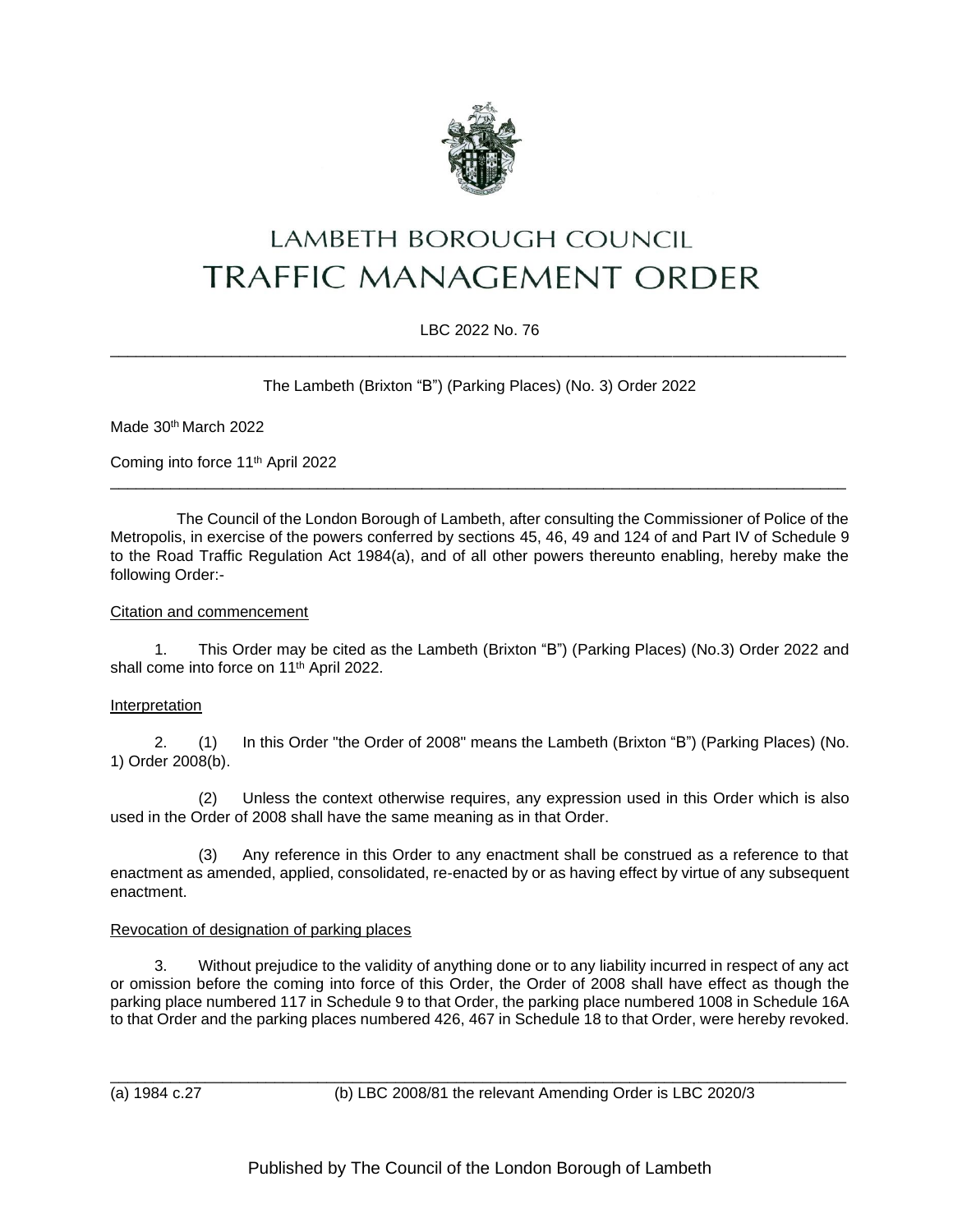### Designation of parking places and application of the Order of 2008 thereto

4. (1) Each area on a highway comprising the length of carriageway of a street specified in column 2 of Schedule 1, 2, 3, 4 or 5 to this Order and bounded on one side of that length by the edge of the carriageway and on the other sides by a white line marking is designated as a parking place.

(2) The reference in this Article to a white line marking shall be construed as a reference to the white line marking (either broken or continuous) provided for in Schedule 7 to the Traffic Signs Regulations and General Directions 2016(a) or, if applicable, authorised by the Secretary of State by virtue of section 64 of the Road Traffic Regulation Act 1984.

(3) The provisions of the Order of 2008 (other than Articles 3 and 16) shall apply to the areas designated as parking places by this Order as if in those provisions any reference to a parking place included a reference to an area designated as a parking place by this Order and as if any reference to Schedule 9 to the Order of 2008 included a reference to Schedule 1 to this Order, as if any reference to Schedule 16A to the Order of 2008 included a reference to Schedule 2 to this Order and as if any reference to Schedule 18 to the Order of 2008 included a reference to Schedule 3 to this Order.

# Placing of traffic signs, etc.

- 5. The Council shall:-
	- (a) place and maintain traffic signs indicating the limits of each parking place referred to in Schedule 1, 2, 3, 4 and 5 to this Order;
	- (b) place and maintain in or in the vicinity of each parking place referred to in Schedule 1 and 2 to this Order traffic signs indicating that such parking places may be used during the permitted hours for the leaving only of the vehicles specified in Article 4(9) of the Order of 2000;
	- (c) place and maintain in or in the vicinity of each parking place referred to in Schedule 3, 4 and 5 to this Order traffic signs indicating that such parking places may be used during the permitted hours for the leaving only of the vehicles specified in Article 4(11), 4(13) and 4(14) respectively of the Order of 2000;
	- (d) place and maintain traffic signs in or in the vicinity of the parking place referred to in Schedule 1 and 2 to this Order indicating –
		- (i) that the parking place may be used by vehicles in respect of which payment of the parking charge is made using the electronic payment system; and
		- (ii) the location identification number of the parking place or part thereof; and
	- (e) carry out such other works as is reasonably required for the purposes of the satisfactory operation of the parking place.

(a) S.I. 2016/362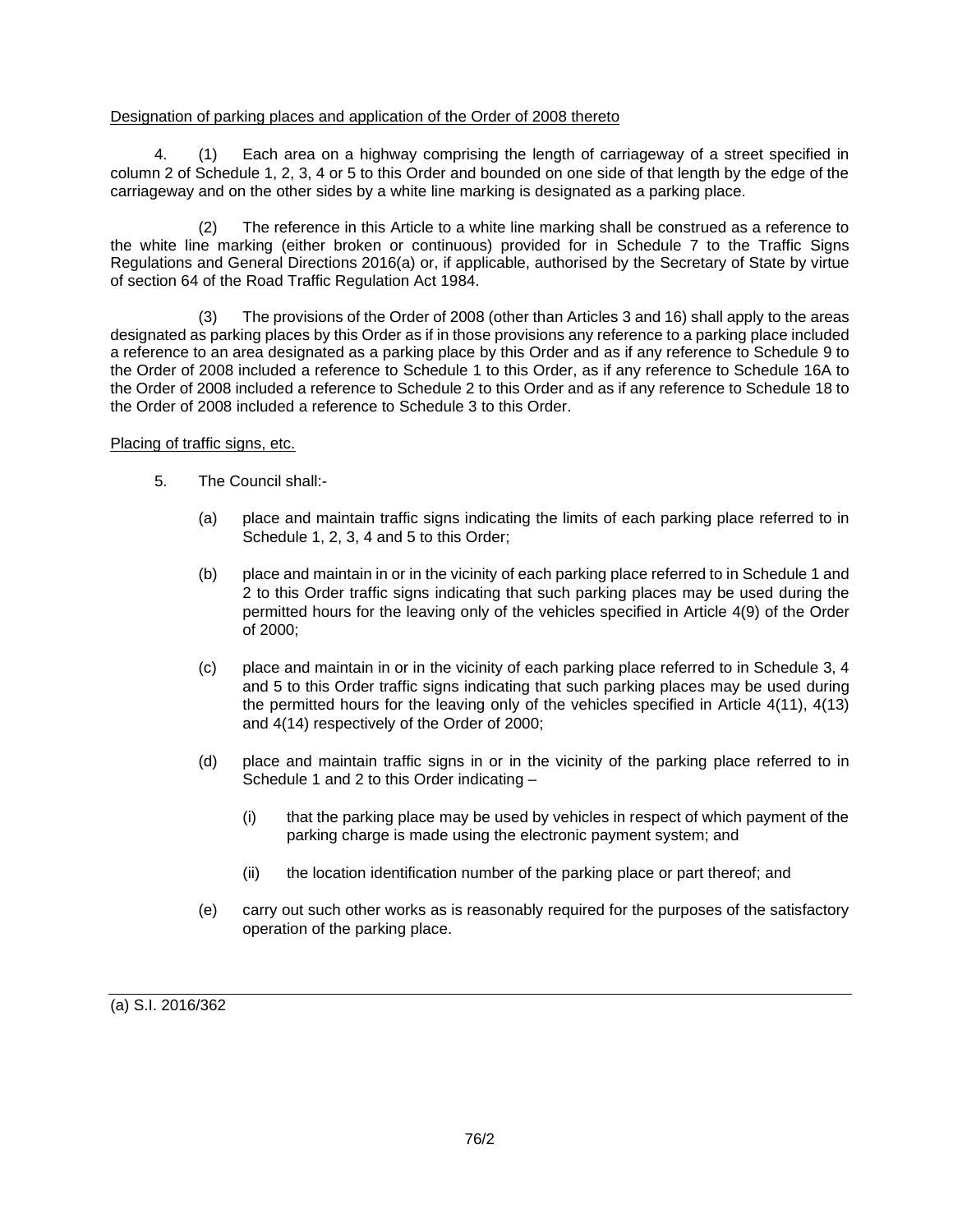### Amendments to the Order of 2008

6. Without prejudice to the validity of anything done or to any liability incurred in respect of any act or omission before the coming into force of this Order, the Order of 2008 shall have effect as though:

(a) in Article 2(1) to that Order, in the meanings assigned to the expressions "electronic car club permit", "hard copy car club permit" and "validate", for the text "Schedule 2, 3, 4, 5, 8, 9, 10, 11, 13, 15, 16, 16A, 17 or 18" there were substituted the text "Schedule 2, 3, 4, 5, 8, 9, 10, 11, 13, 15, 16, 16A, 17, 18, 19A or 19B";

(b) in Article 3(1)(a) of that Order, for the text "Schedule 1, 2, 3, 4, 5, 6, 7, 8. 9, 10, 11, 12, 13, 14, 15, 16, 16A, 17, 18 or 19" there were substituted the text "Schedule 1, 2, 3, 4, 5, 6, 7, 8. 9, 10, 11, 12, 13, 14, 15, 16, 16A, 17, 18, 19, 19A or 19B";

(c) in Article 3(1)(b) of that Order, for the text "Schedule 1, 2, 3, 4, 5, 6, 7, 8. 9, 10, 11, 12, 13, 14, 15, 16, 16A, 17, 18 or 19" there were substituted the text "Schedule 1, 2, 3, 4, 5, 6, 7, 8. 9, 10, 11, 12, 13, 14, 15, 16, 16A, 17, 18, 19, 19A or 19B";

(d) there were added as Articles 4(13) and 4(14) to that Order, the following:

"(13) Each parking place referred to in Schedule 19A may be used, subject to the provisions of this Order, for the leaving during the permitted hours of such vehicles of the class specified in paragraph (1) of this Article:-

- (a) as display in the manner specified in Article 5(13)(a) either a valid hard copy Main-Zone resident's permit, a valid hard copy Sub-Zone resident's permit, a valid hard copy car club permit, valid hard copy visitor's permit or a valid hard copy trade permit, issued in respect of that vehicle; or
- (b) in respect of which there has been granted either an electronic Main-Zone resident's permit, an electronic Sub-Zone resident's permit, an electronic car club permit, a flexible car club permit, an electronic visitor's permit or an electronic trade permit and a handheld device shows the indication specified in Article 5(13)(b).

provided that the electrical storage battery of that vehicle is in the process of being charged from a mains electrical source adjacent to that parking place.";

(14) Each parking place referred to in Schedule 19B may be used, subject to the provisions of this Order, for the leaving during the permitted hours of such vehicles of the class specified in paragraph (1) of this Article:-

- (a) as display in the manner specified in Article 5(14)(a) either a valid hard copy Main-Zone resident's permit, a valid hard copy Sub-Zone resident's permit, a valid hard copy Main-Zone business permit, a valid hard copy Sub-Zone business' permit, a valid hard copy car club permit, a valid hard copy teacher's permit, a valid hard copy health care permit, a valid hard copy visitor's permit or a valid hard copy trade permit, issued in respect of that vehicle; or
- (b) in respect of which there has been granted either an electronic Main-Zone resident's permit, an electronic Sub-Zone resident's permit, an electronic Main-Zone business permit, an electronic Sub-Zone business permit, an electronic car club permit, a flexible car club permit, an electronic teacher's permit, an electronic health care permit, an electronic visitor's permit or an electronic trade permit and a hand-held device shows the indication specified in Article 5(14)(b).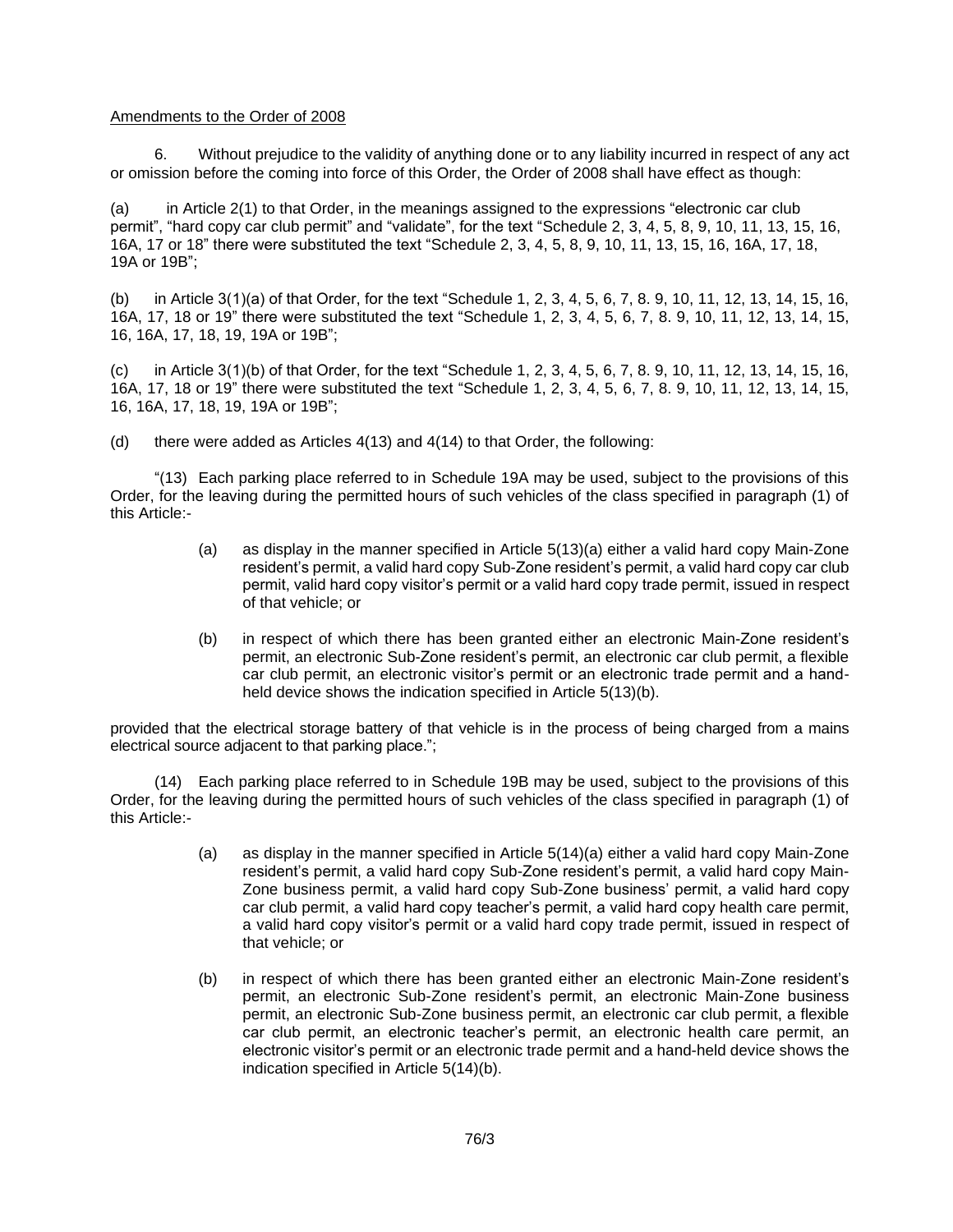provided that the electrical storage battery of that vehicle is in the process of being charged from a mains electrical source adjacent to that parking place.";

(e) there were added as Article 5(13) to that Order, the following:

"(13) At all times during which a vehicle is left in a parking place referred to in Schedule 19A during the permitted hours:-

- (a) it shall display either a valid hard copy Main-Zone resident's permit, a valid hard copy Sub-Zone resident's permit, a valid hard copy car club permit, a valid hard copy visitor's permit or a valid hard copy trade permit, issued in respect of that vehicle, so that all the particulars on that hard copy Main-Zone resident's permit, that hard copy Sub-Zone resident's permit, that hard copy car club permit, that hard copy visitor's permit or that hard copy trade permit, as the case may be, are clearly visible from outside that vehicle and from the front or nearside of that vehicle; or
- (b) there shall be an indication on a hand-held device that either an electronic Main-Zone resident's permit, an electronic Sub-Zone resident's permit, an electronic car club permit, a flexible car club permit, an electronic visitor's permit or an electronic trade permit has been granted in respect of that vehicle and the permit is valid.";
- (f) there were added as Article  $5(14)$  to that Order, the following:

"(14) At all times during which a vehicle is left in a parking place referred to in Schedule 19B during the permitted hours:-

- (a) it shall display either a valid hard copy Main-Zone resident's permit, a valid hard copy Sub-Zone resident's permit, a valid hard copy Main-Zone business permit, a valid hard copy Sub-Zone business permit, a valid hard copy car club permit, a valid hard copy teacher's permit, a valid hard copy health care permit, a valid hard copy visitor's permit or a valid hard copy trade permit, issued in respect of that vehicle, so that all the particulars on that hard copy Main-Zone resident's permit, that hard copy Sub-Zone resident's permit, that hard copy Main-Zone business permit, that hard copy Sub-Zone business permit, that hard copy car club permit, that hard copy teacher's permit, that hard copy health care permit, that hard copy visitor's permit or that hard copy trade permit, as the case may be, are clearly visible from outside that vehicle and from the front or nearside of that vehicle; or
- (b) there shall be an indication on a hand-held device that either an electronic Main-Zone resident's permit, an electronic Sub-Zone resident's permit, an electronic Main-Zone business permit, an electronic Sub-Zone business permit, an electronic car club permit, a flexible car club permit, an electronic teacher's permit, an electronic health care permit, an electronic visitor's permit or an electronic trade permit has been granted in respect of that vehicle and the permit is valid.";

(g) in Article  $12(1)(a)$  of that Order, for the text "Schedule 1, 2, 3, 4, 5, 6, 7, 8, 9, 10, 11, 12, 13, 14, 15, 16, 16A, 17, 18 or 19" there were substituted the text "Schedule 1, 2, 3, 4, 5, 6, 7, 8. 9, 10, 11, 12, 13, 14, 15, 16, 16A, 17, 18, 19, 19A or 19B";

- (h) immediately following paragraph (h) of Article 16, there were added the following:
	- "(hh) place and maintain in or in the vicinity of each parking place referred to in Schedule 19A traffic signs indicating that such parking place may be used during the permitted hours for the leaving of the vehicles specified in Article 4(13);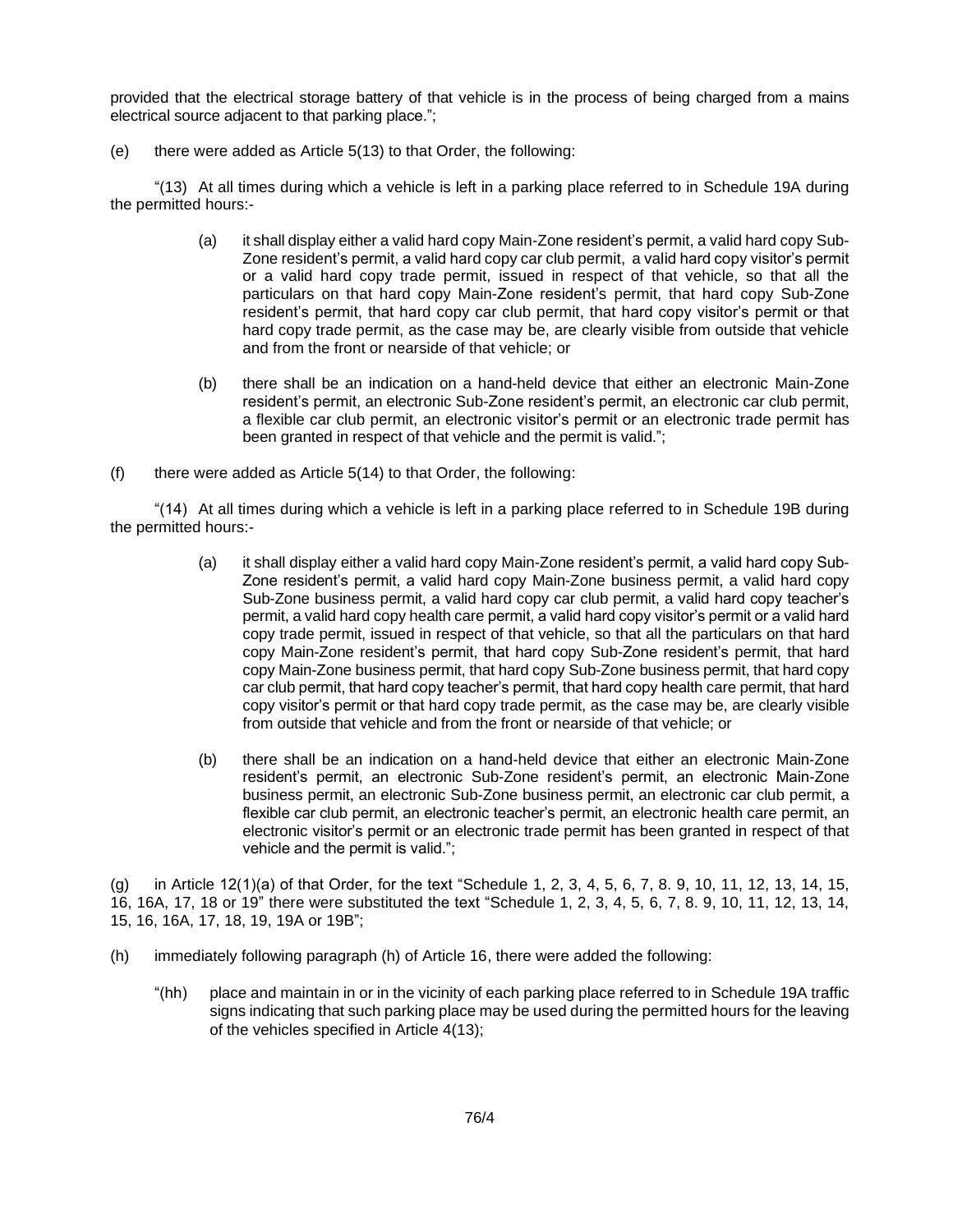(hhh) place and maintain in or in the vicinity of each parking place referred to in Schedule 19B traffic signs indicating that such parking place may be used during the permitted hours for the leaving of the vehicles specified in Article 4(14);";

 $(i)$  in Article 20(4) of that Order, for the text "Schedule 4, 5, 6, 10, 11, 12, 13, 17, 18 or 19" there were substituted the text "Schedule 4, 5, 6, 10, 11, 12, 13, 17, 18, 19, 19A or 19B";

(j) for Article 23 of that Order, there were substituted the following:

"23. (1) No vehicle in respect of which payment of the parking charge has been made using the electronic payment system in accordance with the provisions of Article 18, and which has been taken away from a parking place referred to in Schedule 1, 2, 3, 7, 8, 9, 14, 15, 16 or 16A during the permitted hours, shall, until the expiration of 1 hour from the time that vehicle was taken away, again be left in that parking place during the permitted hours.

(2) No vehicle which has been taken away from a parking place referred to in Schedule 19A or 19B during the permitted hours, shall, until the expiration of 2 hours from the time that vehicle was taken away, again be left in that parking place during the permitted hours.";

(k) in Article 24(4) of that Order, for the text "Schedule 8, 9, 10, 11, 13, 15, 16, 16A, 17 or 18" there were substituted the text "Schedule 8, 9, 10, 11, 13, 15, 16, 16A, 17, 18, 19A or 19B";

(l) in Article 24(5) of that Order, for the text "Schedule 2, 3, 4, 5, 8, 9, 10, 11, 13, 15, 16, 16A, 17 or 18" there were substituted the text "Schedule 2, 3, 4, 5, 8, 9, 10, 11, 13, 15, 16, 16A, 17, 18, 19A or 19B";

(m) in Articles 25(4)(a) and 25(4)(b) of that Order, for the text "Schedule 9, 10, 12, 16, 16A, 17 or 19" there were substituted the text "Schedule 9, 10, 12, 16, 16A, 17, 19 or 19B";

(n) in Articles 25(5)(a) and 25(5)(b) of that Order, for the text "Schedule 3, 4, 6, 9, 10, 12, 16, 16A, 17 or 19" there were substituted the text "Schedule 3, 4, 6, 9, 10, 12, 16, 16A, 17, 19 or 19B";

(o) in Article 26(3) of that Order, for the text "Schedule 2, 3, 4, 5, 8, 9, 10, 11, 13, 15, 16, 16A, 17 or 18" there were substituted the text "Schedule 2, 3, 4, 5, 8, 9, 10, 11, 13, 15, 16, 16A, 17, 18, 19A or 19B";

(p) in Article 27(3) of that Order, for the text "Schedule 2, 3, 4, 5, 8, 9, 10, 11, 13, 15, 16, 16A, 17 or 18" there were substituted the text "Schedule 2, 3, 4, 5, 8, 9, 10, 11, 13, 15, 16, 16A, 17, 18, 19A or 19B";

(q) in Article 28(3) of that Order, for the text "Schedule 3, 4, 6, 9, 10, 12, 16, 16A, 17 or 19" there were substituted the text "Schedule 3, 4, 6, 9, 10, 12, 16, 16A, 17, 19 or 19B";

(r) in Article 29(3) of that Order, for the text "Schedule 1, 2, 3, 7, 8, 9, 14, 15, 16 or 16A" there were substituted the text "Schedule 1, 2, 3, 7, 8, 9, 14, 15, 16, 16A or 19B";

(s) in Article 30(4) of that Order, for the text "Schedule 2, 3, 4, 5, 8, 9, 10, 11, 13, 15, 16, 16A, 17 or 18" there were substituted the text "Schedule 2, 3, 4, 5, 8, 9, 10, 11, 13, 15, 16, 16A, 17, 18, 19A or 19B"; and

(t) there were added as Schedules 19A or 19B to that Order and the headings to those Schedules, the Schedules and the headings to those Schedules set out in Schedules 4 and 5 to this Order.

Dated this thirtieth day of March 2022.

# Ben Stevens Highway Network Manager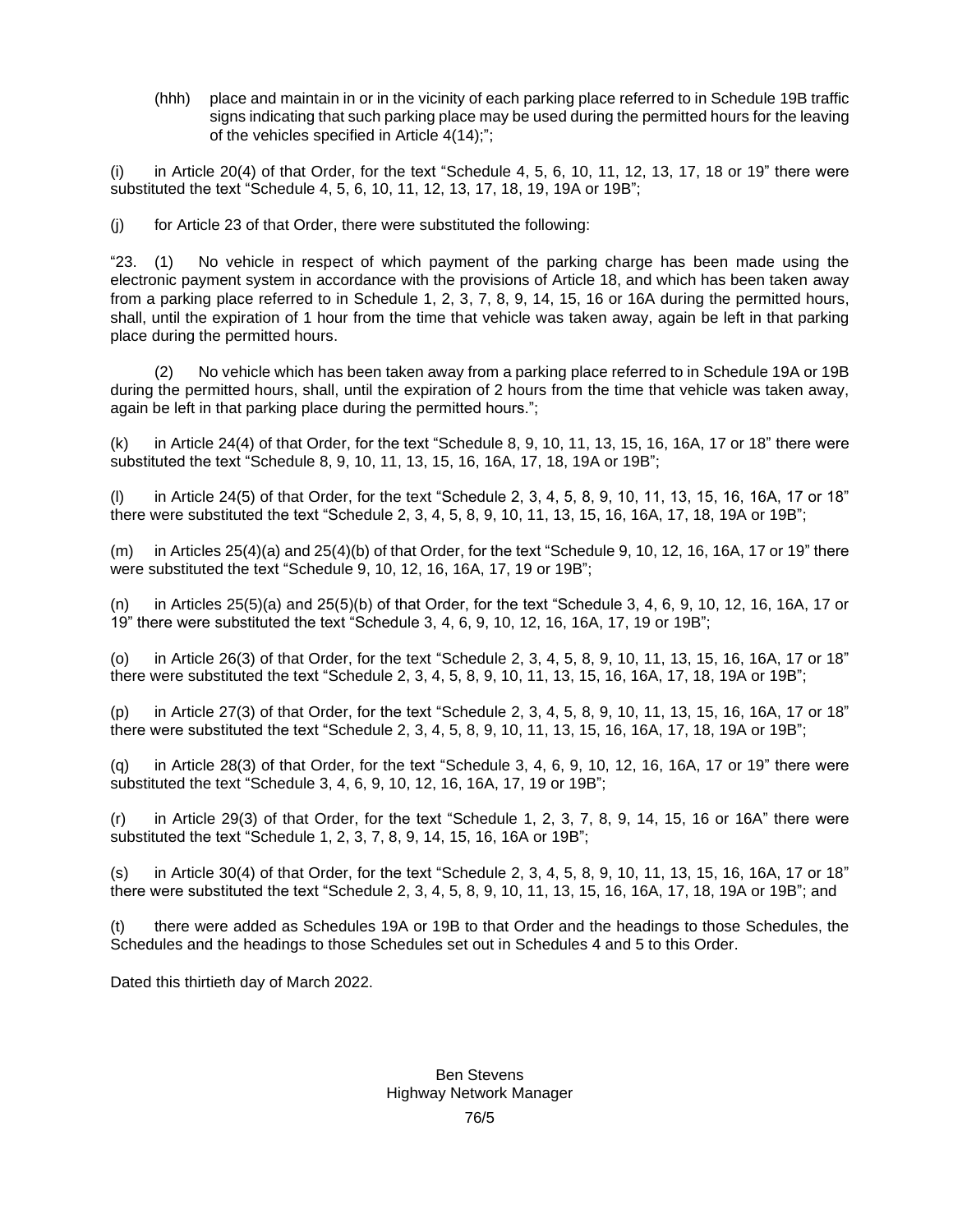#### SCHEDULE 1 (see Article 4)

IN RELATION TO A PARKING PLACE REFERRED TO IN THIS SCHEDULE THE EXPRESSION "PERMITTED HOURS" MEANS THE PERIOD BETWEEN 8.30 A.M. AND 5.30 P.M. ON MONDAYS TO SATURDAYS INCLUSIVE, ANY SUCH DAY NOT BEING CHRISTMAS DAY, GOOD FRIDAY OR A BANK HOLIDAY.

PARKING PLACES IN WHICH A VEHICLE MAY BE LEFT DURING THE PERMITTED HOURS PROVIDED:-

- (A) THE PARKING CHARGE HAS BEEN PAID USING THE ELECTRONIC PAYMENT SYSTEM (AND THE VEHICLE IS LEFT FOR NOT MORE THAN A MAXIMUM PERIOD OF FOUR HOURS); OR
- (B) THE VEHICLE DISPLAYS EITHER A VALID HARD COPY MAIN-ZONE RESIDENT'S PERMIT, A VALID HARD COPY SUB-ZONE RESIDENT'S PERMIT, A VALID HARD COPY MAIN-ZONE BUSINESS PERMIT, A VALID HARD COPY SUB-ZONE BUSINESS PERMIT A VALID HARD COPY CAR CLUB PERMIT, A VALID HARD COPY TEACHER'S PERMIT, A VALID HARD COPY HEALTH CARE PERMIT, A VALID HARD COPY VISITOR'S PERMIT OR A VALID HARD COPY TRADE PERMIT, ISSUED IN RESPECT OF THAT VEHICLE, OR THERE APPEARS ON A HAND-HELD DEVICE AN INDICATION THAT AN ELECTRONIC VERSION OF ONE OF THOSE PERMITS OR A FLEXIBLE CAR CLUB PERMIT HAS BEEN GRANTED IN RESPECT OF THAT VEHICLE AND THE PERMIT IS VALID.

| No. of<br>parking place | Designated parking place | Special<br>manner of<br>standing |
|-------------------------|--------------------------|----------------------------------|
|                         |                          |                                  |

-

RATTRAY ROAD, the south-west side, from a point 7.0 metres northwest of the north-western kerb-line of Mervan Road north-westward for a distance of 10.0 metres.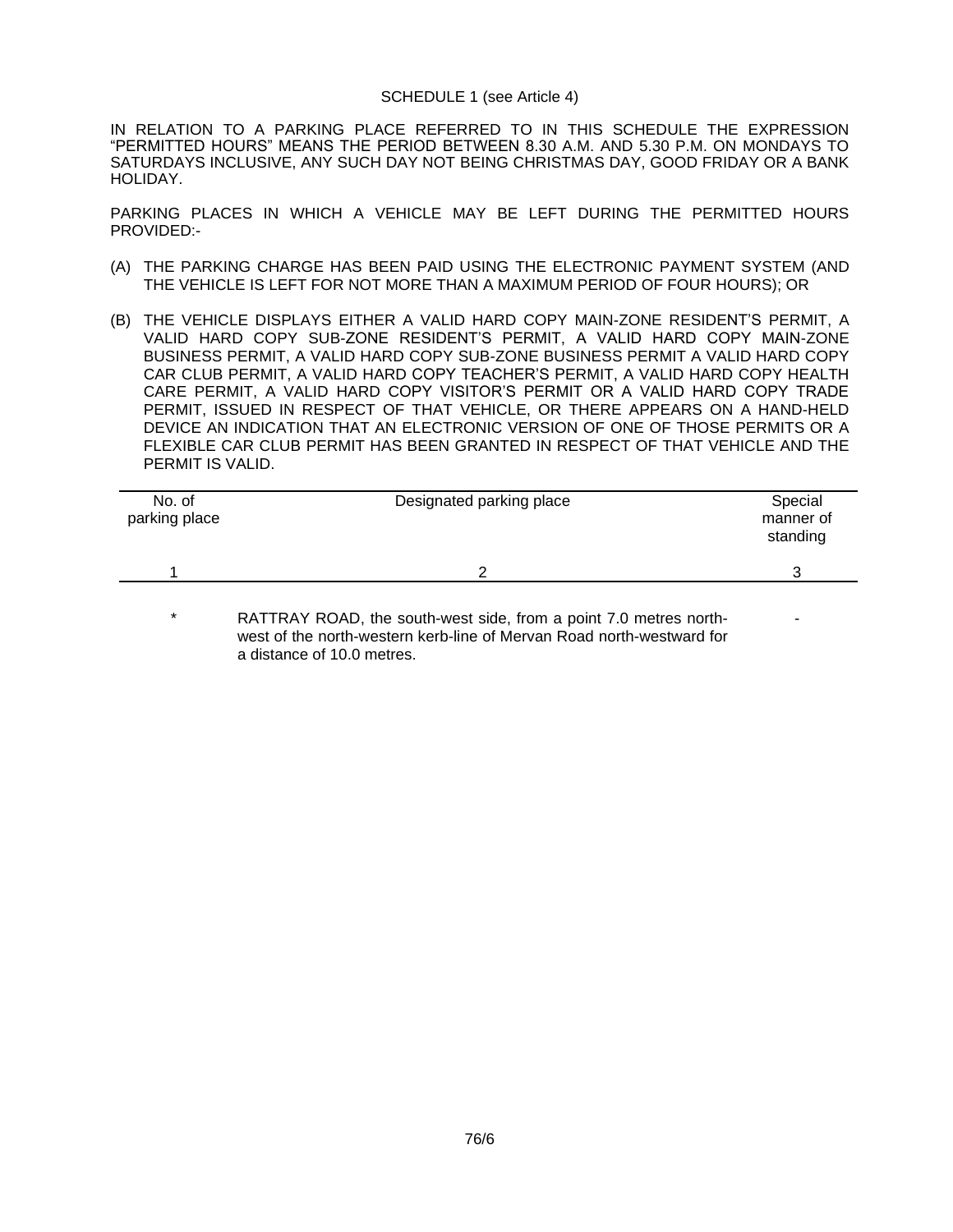### SCHEDULE 2 (see Article 4)

IN RELATION TO A PARKING PLACE REFERRED TO IN THIS SCHEDULE THE EXPRESSION "PERMITTED HOURS" MEANS THE PERIOD BETWEEN 8.30 A.M. AND 5.30 P.M. ON MONDAYS TO FRIDAYS INCLUSIVE, ANY SUCH DAY NOT BEING CHRISTMAS DAY, GOOD FRIDAY OR A BANK HOLIDAY.

PARKING PLACES IN WHICH A VEHICLE MAY BE LEFT DURING THE PERMITTED HOURS PROVIDED:-

- (A) THE PARKING CHARGE HAS BEEN PAID USING THE ELECTRONIC PAYMENT SYSTEM (AND THE VEHICLE IS LEFT FOR NOT MORE THAN A MAXIMUM PERIOD OF FOUR HOURS); OR
- (B) THE VEHICLE DISPLAYS EITHER A VALID HARD COPY MAIN-ZONE RESIDENT'S PERMIT, A VALID HARD COPY SUB-ZONE RESIDENT'S PERMIT, A VALID HARD COPY MAIN-ZONE BUSINESS PERMIT, A VALID HARD COPY SUB-ZONE BUSINESS PERMIT A VALID HARD COPY CAR CLUB PERMIT, A VALID HARD COPY TEACHER'S PERMIT, A VALID HARD COPY HEALTH CARE PERMIT, A VALID HARD COPY VISITOR'S PERMIT OR A VALID HARD COPY TRADE PERMIT, ISSUED IN RESPECT OF THAT VEHICLE, OR THERE APPEARS ON A HAND-HELD DEVICE AN INDICATION THAT AN ELECTRONIC VERSION OF ONE OF THOSE PERMITS OR A FLEXIBLE CAR CLUB PERMIT HAS BEEN GRANTED IN RESPECT OF THAT VEHICLE AND THE PERMIT IS VALID.  $(C)$

| ັບ<br>No. of<br>parking place | Designated parking place                                                                                                                                                                                                                                   | Special<br>manner of<br>standing |
|-------------------------------|------------------------------------------------------------------------------------------------------------------------------------------------------------------------------------------------------------------------------------------------------------|----------------------------------|
|                               | 2                                                                                                                                                                                                                                                          | 3                                |
| $\star$                       | MOORLAND ROAD, the south-west side, from a point 2 metres north-<br>west of a point opposite the common boundary of Nos. 17 and 19<br>Moorland Road to a point 27 metres north-west of a point opposite the<br>south-eastern wall of No. 58 Moorland Road. |                                  |
| $\star$                       | MOORLAND ROAD, the south-west side, from a point opposite the<br>south-eastern wall of No. 58 Moorland Road north-westward for a                                                                                                                           |                                  |

distance of 20.4 metres.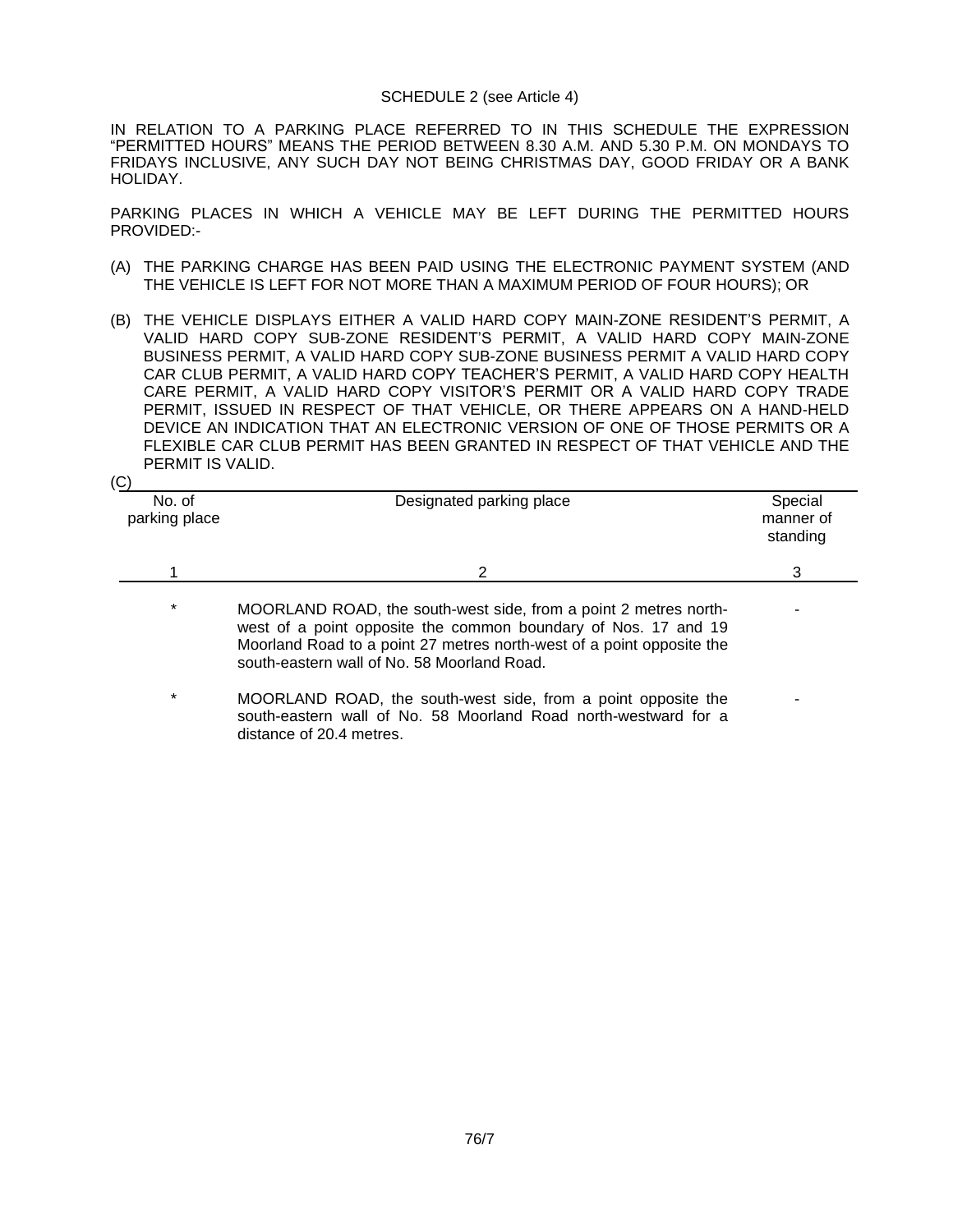### SCHEDULE 3 (see Article 4)

IN RELATION TO A PARKING PLACE REFERRED TO IN THIS SCHEDULE THE EXPRESSION "PERMITTED HOURS" MEANS THE PERIOD BETWEEN 8.30 A.M. AND 5.30 P.M. ON MONDAYS TO FRIDAYS INCLUSIVE, ANY SUCH DAY NOT BEING CHRISTMAS DAY, GOOD FRIDAY OR A BANK HOLIDAY.

PARKING PLACES IN WHICH A VEHICLE MAY BE LEFT DURING THE PERMITTED HOURS PROVIDED THE VEHICLE DISPLAYS EITHER A VALID HARD COPY MAIN-ZONE RESIDENT'S PERMIT, A VALID HARD COPY SUB-ZONE RESIDENT'S PERMIT, A VALID HARD COPY CAR CLUB PERMIT, A VALID HARD COPY VISITOR'S PERMIT OR A VALID HARD COPY TRADE PERMIT, ISSUED IN RESPECT OF THAT VEHICLE, OR THERE APPEARS ON A HAND-HELD DEVICE AN INDICATION THAT AN ELECTRONIC VERSION OF ONE OF THOSE PERMITS OR A FLEXIBLE CAR CLUB PERMIT HAS BEEN GRANTED IN RESPECT OF THAT VEHICLE AND THE PERMIT IS VALID.

| No. of<br>parking place | Designated parking place                                                                                                                                                                                                                  | Special<br>manner of<br>standing |
|-------------------------|-------------------------------------------------------------------------------------------------------------------------------------------------------------------------------------------------------------------------------------------|----------------------------------|
|                         | 2                                                                                                                                                                                                                                         | 3                                |
| $\ast$                  | COMBERMERE ROAD, the north-west side, from a point 12 metres<br>south-west of the south-western kerb-line of Burgoyne Road to a point<br>15.1 metres north-east of the north-eastern kerb-line of Dalyell Road.                           |                                  |
| $\ast$                  | DALYELL ROAD, the south-west side, from a point 3 metres south-east<br>of a point opposite the common boundary of Nos. 4 and 6 Dalyell Road<br>to a point 8.5 metres north-west of the common boundary of Nos. 44 and<br>46 Dalyell Road. |                                  |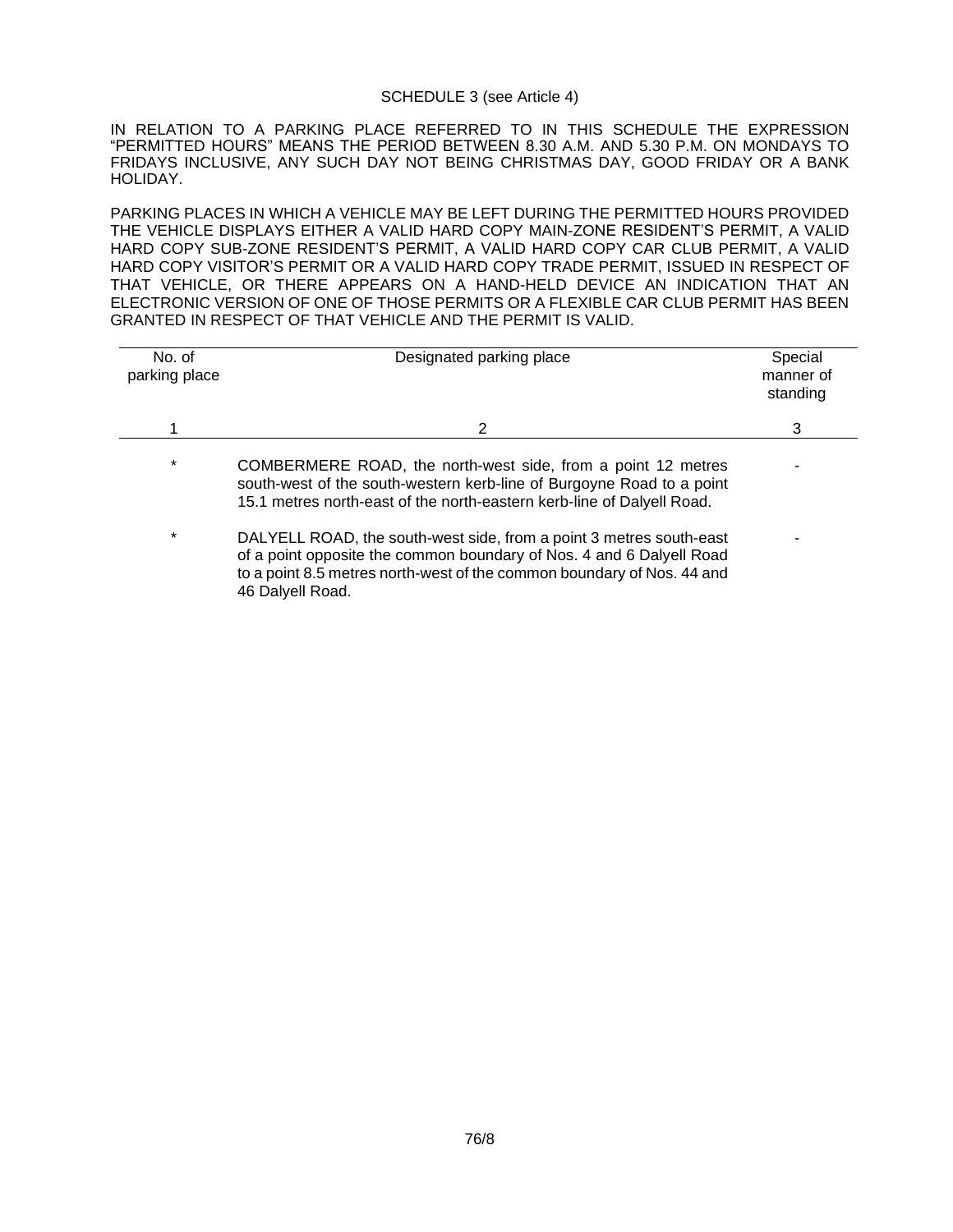### SCHEDULE 4 (see Articles 4 and 6)

## SCHEDULE 19A (see Articles 3 and 4(13))

IN RELATION TO A PARKING PLACE REFERRED TO IN THIS SCHEDULE THE EXPRESSION "PERMITTED HOURS" MEANS AT ANY TIME.

PARKING PLACES IN WHICH A VEHICLE MAY BE LEFT DURING THE PERMITTED HOURS PROVIDED THE VEHICLE DISPLAYS EITHER A VALID HARD COPY MAIN-ZONE RESIDENT'S PERMIT, A VALID HARD COPY SUB-ZONE RESIDENT'S PERMIT, A VALID HARD COPY CAR CLUB PERMIT, A VALID HARD COPY VISITOR'S PERMIT OR A VALID HARD COPY TRADE PERMIT, ISSUED IN RESPECT OF THAT VEHICLE, OR THERE APPEARS ON A HAND-HELD DEVICE AN INDICATION THAT AN ELECTRONIC VERSION OF ONE OF THOSE PERMITS OR A FLEXIBLE CAR CLUB PERMIT HAS BEEN GRANTED IN RESPECT OF THAT VEHICLE AND THE PERMIT IS VALID, PROVIDED THAT THE ELECTRICAL STORAGE BATTERY OF THAT VEHICLE IS IN THE PROCESS OF BEING CHARGED FROM A MAINS ELECTRICAL SOURCE ADJACENT TO THAT PARKING PLACE.

| Parking<br>place<br>No. | Designated parking place                                                                                                                                                       | Special manner<br>of standing |
|-------------------------|--------------------------------------------------------------------------------------------------------------------------------------------------------------------------------|-------------------------------|
|                         | 2                                                                                                                                                                              | 3                             |
|                         | COMBERMERE ROAD, the north-west side, from a point 9.1 metres<br>north-east of the north-eastern kerb-line of Dalyell Road north-eastward<br>for a distance of 6 metres.       |                               |
| 2                       | DALYELL ROAD, the south-west side, from a point 2.5 metres north-<br>west of the common boundary of Nos. 44 and 46 Dalyell Road north-<br>westward for a distance of 6 metres. |                               |